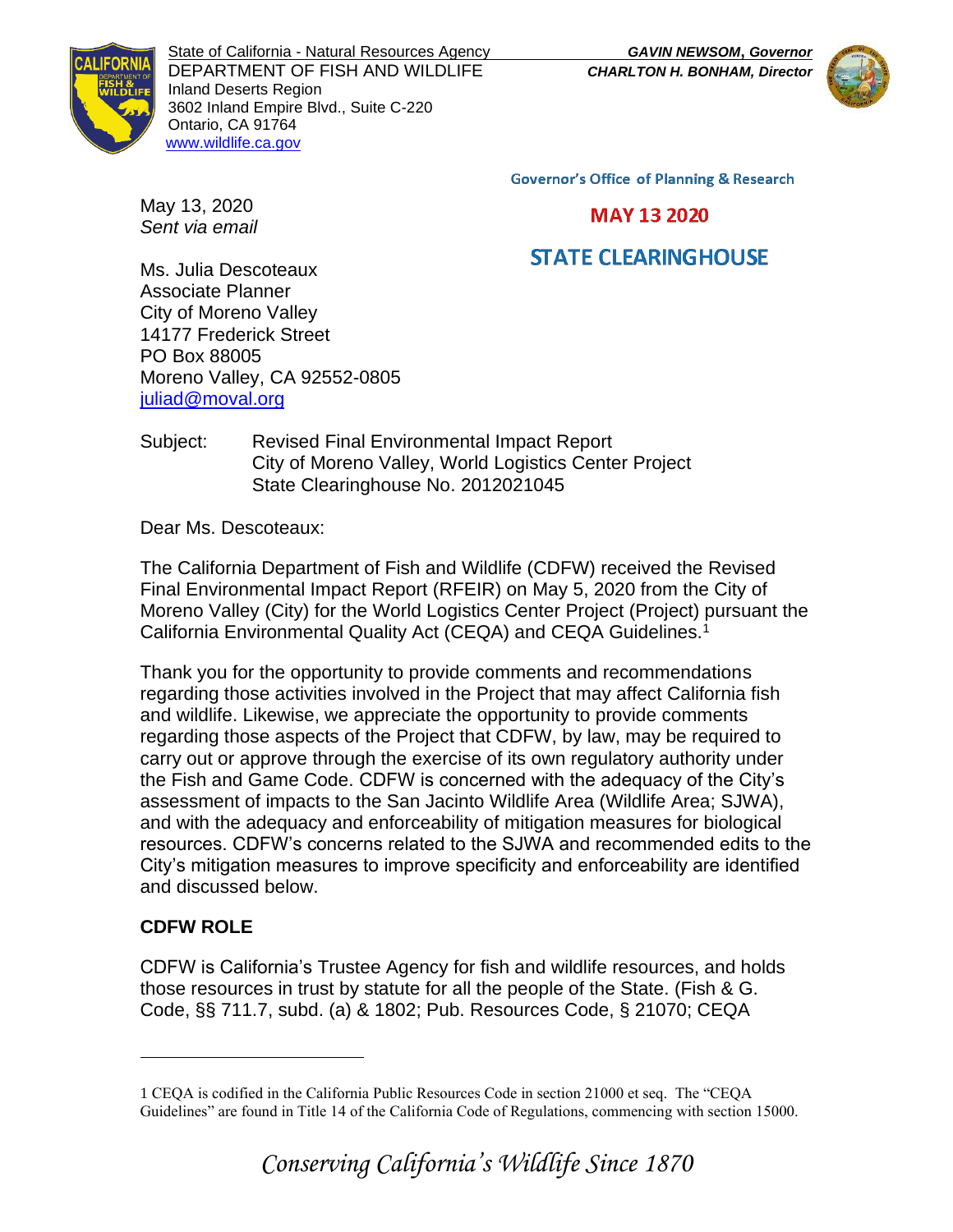Ms. Julia Descoteaux, Associate Planner World Logistics Center Project May 13, 2020 Page 2 of 16

Guidelines § 15386, subd. (a).) CDFW, in its trustee capacity, has jurisdiction over the conservation, protection, and management of fish, wildlife, native plants, and habitat necessary for biologically sustainable populations of those species. (*Id.*, § 1802.) Similarly, for purposes of CEQA, CDFW is charged by law to provide, as available, biological expertise during public agency environmental review efforts, focusing specifically on projects and related activities that have the potential to adversely affect fish and wildlife resources.

CDFW is also submitting comments as a Responsible Agency under CEQA. (Pub. Resources Code, § 21069; CEQA Guidelines, § 15381.) CDFW expects that it may need to exercise regulatory authority as provided by the Fish and Game Code. As proposed, for example, the Project may be subject to CDFW's lake and streambed alteration regulatory authority. (Fish & G. Code, § 1600 et seq.) Likewise, to the extent implementation of the Project as proposed may result in "take" as defined by State law of any species protected under the California Endangered Species Act (CESA) (Fish & G. Code, § 2050 et seq.), the Project proponent may seek related take authorization as provided by the Fish and Game Code.

CDFW previously provided comments on the Draft EIR on April 8, 2013, on the Final EIR June 11, 2015, and on the Western Riverside County Multiple Species Habitat Conservation Plan (MSHCP) Determination of Biologically Equivalent or Superior Preservation (DBESP) on December 19, 2014.

### **CDFW Comments and Recommendations**

CDFW's comments and recommendations on the Project are summarized below.

#### Impacts to rare, listed, and sensitive species

Mitigation Measures (MM) 4.4.6.2A, 4.4.6.4D, and 4.4.6.4E identify the preparation of translocation plans for rare and listed plant species (MM 4.4.6.2A), burrowing owl (MM4.4.6.4D), and Los Angeles pocket mouse (MM 4.4.6.4E).

#### *Sensitive Plant Species*

MM 4.4.6.2A provides mitigation measures for impacts to sensitive plant species:

*Each Plot Plan application shall include a focused plant survey of the proposed development site prepared by a qualified biologist to identify if any of the following sensitive plants (i.e., Coulter's goldfields, smooth tarplant, Plummer's' mariposa lily, or thread-leaved brodiaea) are present. If any of the listed plants are found, they may be relocated to the 250-foot setback area outlined in the Specific Plan and discussed in Mitigation Measure 4.4.6.1A. Alternatively, at the applicant's discretion, an impact*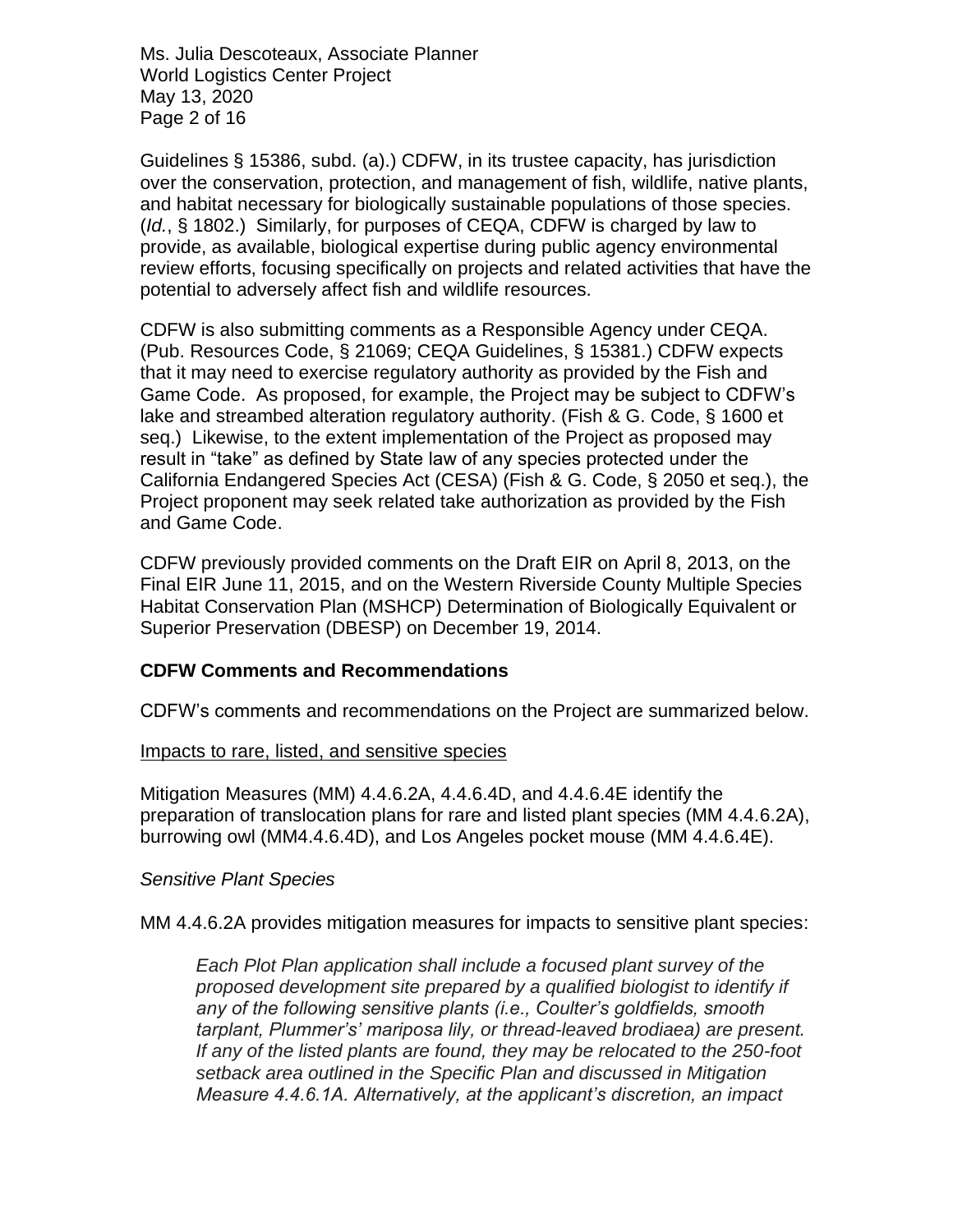Ms. Julia Descoteaux, Associate Planner World Logistics Center Project May 13, 2020 Page 3 of 16

> *fee may be paid to the Western Riverside County Regional Conservation Authority (RCA) or other appropriate conservation organizations to offset for the loss of these species. This measure shall be implemented to the satisfaction of the Planning Official.*

CDFW is concerned that City's "Planning Official" is not sufficiently qualified to review and approve a translocation plan for rare plant species. Further, threadleaved brodiaea is a state endangered and federally threatened species and CDFW should review this proposal. To ensure that this proposal is implemented in compliance of rules and regulations related to state and/or federally listed plant species CDFW recommends that the City revise mitigation measure (MM) 4.4.6.2A and condition the measure to include the following (edits are in **bold** and strikethrough):

MM 4.4.6.2A Each Plot Plan application shall include a focused plant survey of the proposed development site prepared by a qualified biologist to identify if any of the following sensitive plants (i.e., Coulter's goldfields, smooth tarplant, Plummer's' mariposa lily, or threadleaved brodiaea) are present. If any of the listed plants are found, **the City will consult with the California Department of Fish and Wildlife (CDFW) and the U.S. Fish and Wildlife Service (USFWS). If translocation of the species is deemed appropriate by CDFW and/or USFWS a translocation plan shall be developed and submitted to CDFW and USFWS for review and approval** they may be relocated to the 250-foot setback area outlined in the Specific Plan and discussed in Mitigation Measure 4.4.6.1A. Alternatively, at the applicant's discretion, an impact fee may be paid to the Western Riverside County Regional Conservation Authority (RCA) or other appropriate conservation organizations to offset for the loss of these species. This measure shall be implemented to the satisfaction of the Planning Official.

### *Burrowing Owl*

MM 4.4.6.4D provides mitigation measures for impacts to burrowing owl:

*If active burrowing owl burrows are detected outside the breeding season (September through January), or within the breeding season but owls are not nesting or in the process of nesting, active and/or passive relocation may be conducted following consultation with the California Department of Fish and Wildlife. A relocation plan may be required by California Department of Fish and Wildlife if active and/or passive relocation is necessary. The relocation plan will outline the basic process and provides options for avoidance and mitigation. Artificial burrows - may be constructed within the buffer area south of the World Logistics Center*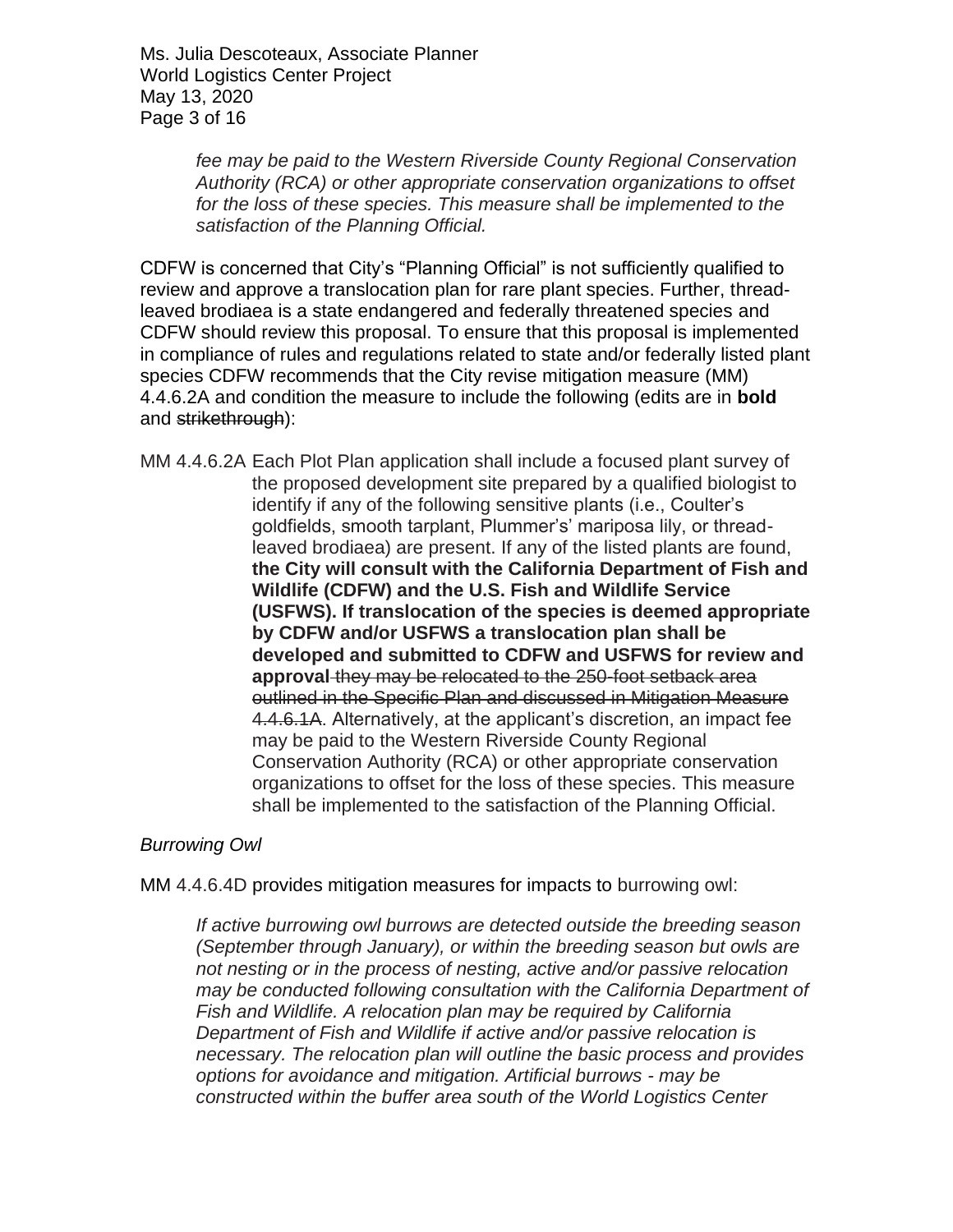Ms. Julia Descoteaux, Associate Planner World Logistics Center Project May 13, 2020 Page 4 of 16

> *Specific Plan. Construction activity may occur within 500 feet of the burrows at the discretion of the biological monitor in consultation with CDFW.*

*A relocation plan may be required by California Department of Fish and Wildlife if active or passive relocation is necessary. Artificial burrows may be constructed within appropriate burrowing owl habitat within the proposed open space/conservation area (Planning Area 30), a 74.3-acre area in the southwest portion of the Specific Plan. This area abuts the Lake Perris State Recreation Area (LPSRA) which is already in conservation. If suitable habitat is not present in Planning Area 30, owls may be relocated to the SJWA, the 250-foot buffer area or other suitable on-site or off-site areas. Construction activity may occur within 500 feet of the burrows at the discretion of the biological monitor.*

CDFW previously provided comments on the City's proposal to translocate burrowing owl to the "250-foot buffer area" in a joint CDFW – US Fish and Wildlife Service (USFWS) comment letter written in response to the City's DBESP submitted for review as required by the Western Riverside MSHCP. In the joint letter (dated December 19, 2014) CDFW and the USFWS articulated to the City that the 250-foot buffer area is not appropriate as a receptor site for burrowing owl because it is insufficient in terms of area, spatial configuration, and conflicting planned use (the City has proposed the construction of detention basins, etc., within the buffer area). Burrowing owl require large open expanses of sparsely vegetated habitat to forage and nest, and the 250-foot buffer area would not provide these ecological needs. Further, because the buffer area is proposed to be planted with trees, CDFW and the USFWS also stated that the City's proposal to plant trees within the buffer area would provide perch sites for bird-eating raptors, such as red-tailed hawks, which eat burrowing owls, further reducing the appropriateness of the City's proposed mitigation approach.

MM 4.4.6.4D also includes reference to Planning Area 30. CDFW maintains similar concerns regarding the suitability of this area for burrowing owl: Planning Area 30 is insufficient in terms of area and spatial configuration. Further, based on CDFW's review of aerial photography the topography of much of Planning Area 30 is unlikely to be suitable for burrowing owl.

CDFW appreciates that the City has included an additional relocation option: CDFW's San Jacinto Wildlife Area. However, CDFW is concerned that MM 4.4.6.4D does not include specific and enforceable language to ensure that the financial burden of any proposed translocation of burrowing owl (including the translocation itself, short-term habitat management needs, as well as long-term management needs) is provided by the Project Applicant. CDFW is unable to assume this financial burden, and it is the responsibility of the Project Applicant to mitigate Project impacts.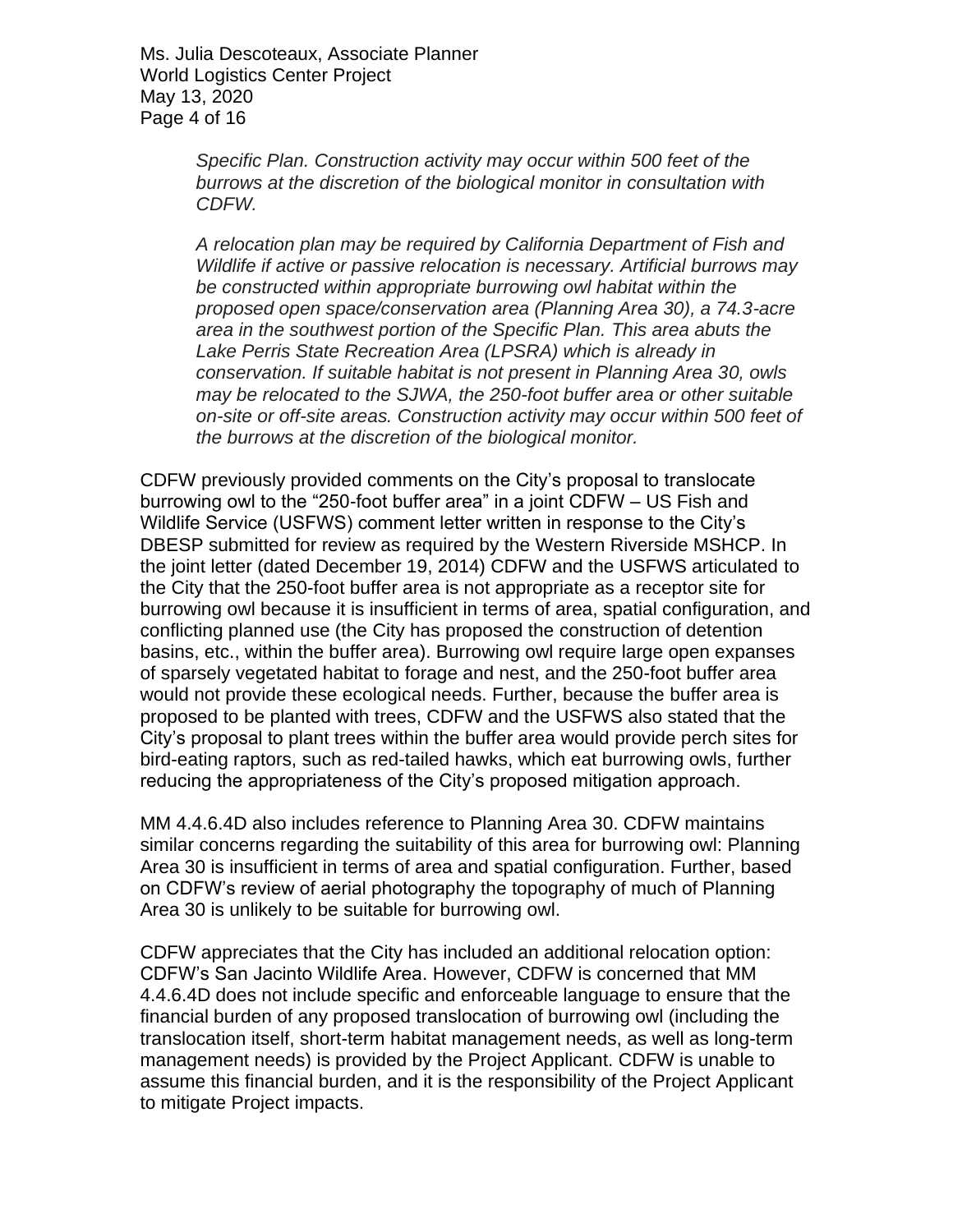Ms. Julia Descoteaux, Associate Planner World Logistics Center Project May 13, 2020 Page 5 of 16

MM 4.4.6.4D identifies that CDFW would review any active and/or passive relocation plan for burrowing owl. Please note that these plans will also need to be reviewed and approved by the USFWS and the Western Riverside County Regional Conservation Authority (RCA).

To improve the specificity and enforceability of MM 4.4.6.4D and to ensure consistency with the MSHCP, CDFW recommends that the City revise mitigation measure MM 4.4.6.4D and condition the measure as following (edits are in **bold** and strikethrough):

MM 4.4.6.4D If active burrowing owl burrows are detected outside the breeding season (September through January), or within the breeding season but owls are not nesting or in the process of nesting, active and/or passive relocation may be conducted following consultation with the California Department of Fish and Wildlife **(CDFW), U.S. Fish and Wildlife Service (USFWS), and the Western Riverside County Regional Conservation Authority (RCA)**. A relocation plan may **will** be required by California Department of Fish and Wildlife **CDFW, the USFWS, and the RCA** if active and/or passive relocation is necessary. The relocation plan will outline the basic process**,** and provides options for avoidance and mitigation**, identify short- and long-term habitat management needs of the receiver site, and identify the entity responsible for all financial costs associated with the relocation plan and long-term management of the receiver site**. Artificial burrows - may be constructed within the buffer area south of the World Logistics Center Specific Plan. Construction activity may occur within 500 feet of the burrows at the discretion of the biological monitor in consultation with CDFW**, the USFWS, and RCA**.

> A relocation plan may **will** be required by California Department of Fish and Wildlife **CDFW, the USFWS, and RCA** if active or passive relocation is necessary. Artificial burrows may be constructed within appropriate burrowing owl habitat within the proposed open space/conservation area (Planning Area 30), a 74.3-acre area in the southwest portion of the Specific Plan. This area abuts the Lake Perris State Recreation Area (LPSRA) which is already in conservation. If suitable habitat is not present in Planning Area 30, owls may be relocated **following written approval by CDFW, the USFWS, and RCA,** to **habitat deemed suitable by CDFW, the USFWS, and RCA (which may include** the SJWA, the 250-foot buffer area or other suitable on-site or off-site areas**)**. Construction activity may occur within 500 feet of the burrows at the discretion of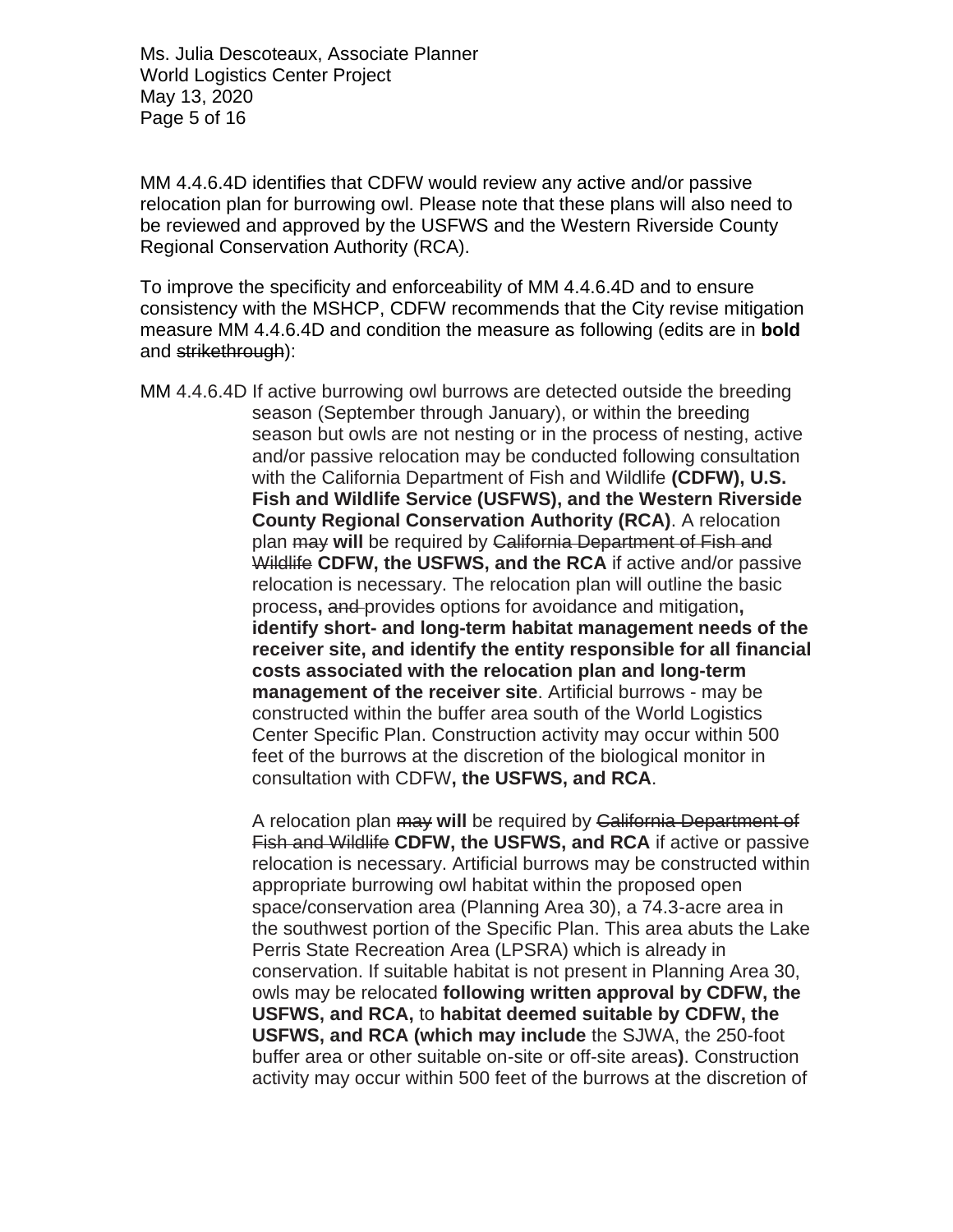Ms. Julia Descoteaux, Associate Planner World Logistics Center Project May 13, 2020 Page 6 of 16

> the biological monitor**, following consultation with CDFW, the USFWS, and RCA**.

#### *Los Angeles Pocket Mouse*

MM 4.4.6.4E provides mitigation measures for impacts to Los Angeles pocket mouse (LAPM):

*Prior to the approval of any Plot Plans proposing the development of land including or adjacent to Drainage 9, a protocol survey for the Los Angeles Pocket Mouse (LAPM), including 100 feet upstream and downstream of the affected reach shall be prepared by a qualified biologist and submitted to the City. If the affected drainage is not occupied, the area is considered not to be occupied and development can continue without further action. If the species is found within the specific survey area, no development shall occur until an appropriate mitigation fee is paid or appropriate amount of land set aside on the project site or off site to compensate for any loss of occupied Los Angeles Pocket Mouse habitat. Alternatively, individuals may be relocated to the 250-foot setback zone along the southern boundary of the property identified in Mitigation Measure 4.4.6.1A, or other appropriate areas as determined by the United States Fish and Wildlife Service. If necessary, this measure shall also be coordinated with Mitigation Measure 4.4.6.2B regarding preparation and processing of a Determination of a Biological Equivalent or Superior Preservation report. This measure shall be implemented to the satisfaction of the City Planning Division.*

MM 4.4.6.4E identifies that the City will review LAPM "protocol surveys," and the USFWS will review any relocation plan for LAPM. CDFW is concerned that City staff are not appropriately qualified to determine if appropriate survey methodology has been employed by the Project Applicant, or review trapping results. CDFW recommends that proposed survey methodology and trapping results be reviewed and/or approved by CDFW and the USFWS. Further, any relocation plan prepared for LAPM will also need to be reviewed and approved by CDFW (in addition to the USFWS).

CDFW appreciates that MM 4.4.6.4E identifies that LAPM translocation, if deemed necessary, may occur to a site other than the 250-foot buffer area. CDFW and the USFWS previously commented that the 250-foot buffer area may not be appropriate as a receiver site because of size and configuration (it will be a narrow, relatively restricted area), and because of potential disruptions to existing small mammal populations, and predator-prey relationships. CDFW appreciates that the City has included an additional relocation option however, CDFW is concerned that MM 4.4.6.4E does not include specific and enforceable language to ensure that the financial burden of any proposed translocation of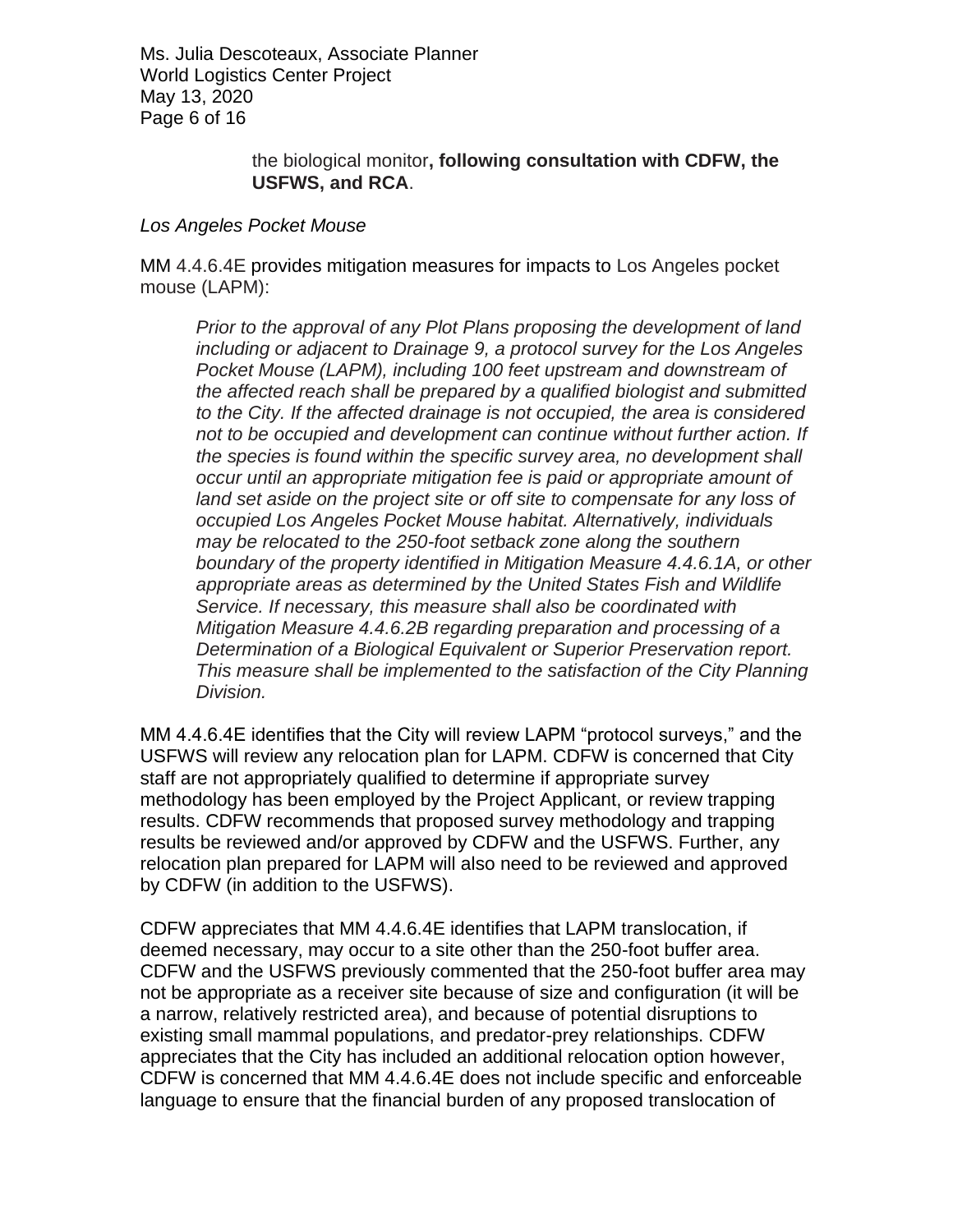Ms. Julia Descoteaux, Associate Planner World Logistics Center Project May 13, 2020 Page 7 of 16

LAPM (including the translocation itself, short-term habitat management needs, as well as long-term management needs) is provided by the Project Applicant.

To improve the specificity and enforceability of MM 4.4.6.4E CDFW recommends that the City revise mitigation measure MM 4.4.6.4E and condition the measure as following (edits are in **bold** and strikethrough):

MM 4.4.6.4E Prior to the approval of any Plot Plans proposing the development of land including or adjacent to Drainage 9, a protocol survey for the Los Angeles Pocket Mouse (LAPM), including 100 feet upstream and downstream of the affected reach shall be prepared by a qualified biologist and submitted to **CDFW and the USFWS for review and approval prior to submission to** the City. If the affected drainage is not occupied, the area is considered not to be occupied and development can continue without further action. If the species is found within the specific survey area, no development shall occur until an appropriate mitigation fee is paid or appropriate amount of land set aside on the project site or off site to compensate for any loss of occupied Los Angeles Pocket Mouse habitat. Alternatively, individuals may be relocated **to locations pre-approved by CDFW and the USFWS (which may include** to the 250-foot setback zone along the southern boundary of the property identified in Mitigation Measure 4.4.6.1A, or other appropriate areas**)** as determined by the United States Fish and Wildlife Service. **All costs associated with the relocation, as well as short-and long-term management and monitoring of the receiver site shall be the responsibility of the Project Applicant.** If necessary, this measure shall also be coordinated with Mitigation Measure 4.4.6.2B regarding preparation and processing of a Determination of a Biological**ly** Equivalent or Superior Preservation report. This measure shall be implemented to the satisfaction of the City Planning Division **following coordination with CDFW and the USFWS**.

### Fish and Game Code section 1602

MM 4.4.6.3C conditions the Project Applicant(s) to submit to the City copies of appropriate permits/agreements for impacts to Waters of the State and Waters of the U.S. The measure identifies the "need for permits based on the results of the 2012 jurisdictional delineation." Please note that CDFW will require that any stream mapping submitted to CDFW as a component of a Notification of Lake or Streambed Alteration be current. CDFW recommends the measure be revised to remove all reference to the "2012 jurisdictional delineation." In addition to removing reference to out-of-date mapping, CDFW recommends that errors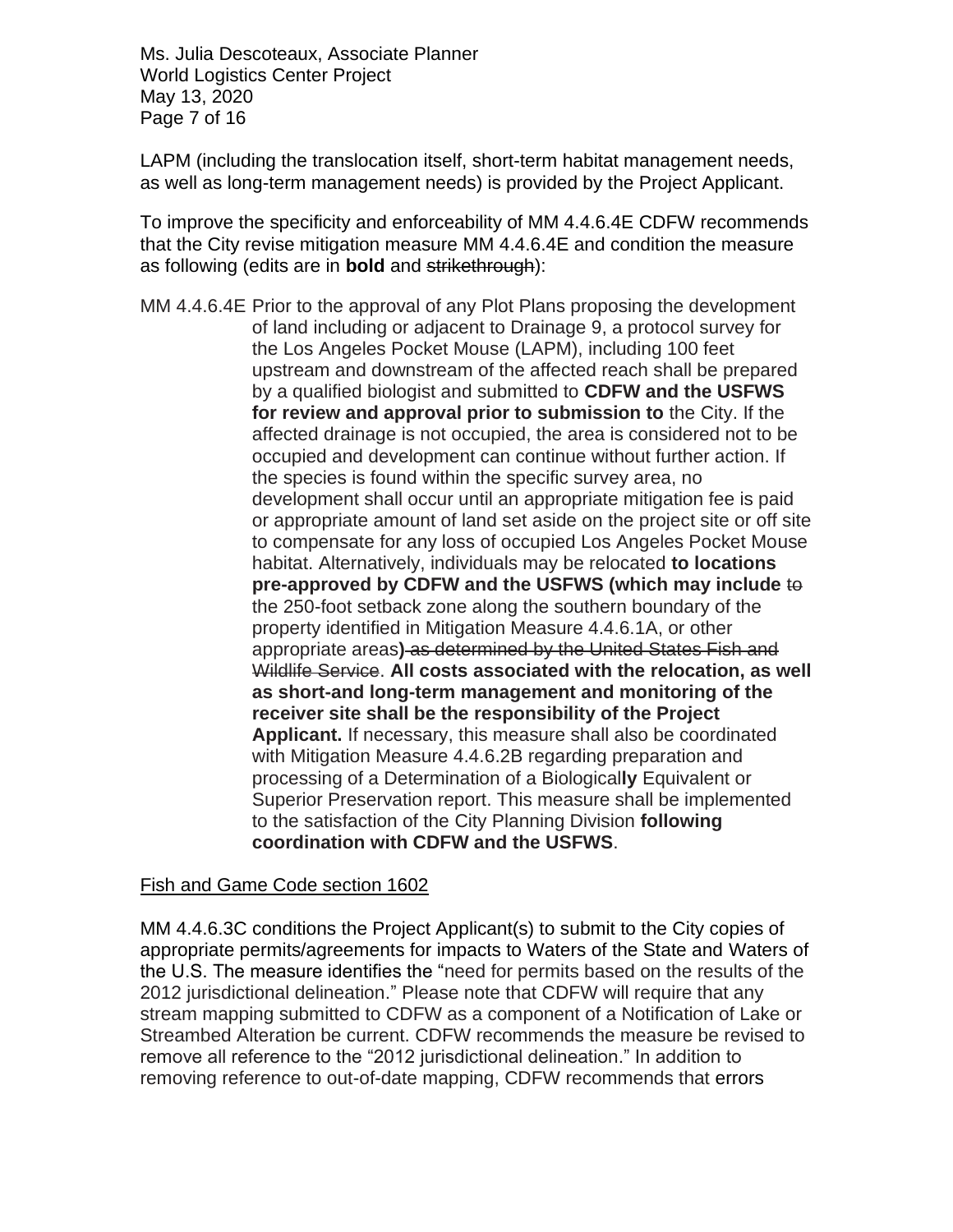Ms. Julia Descoteaux, Associate Planner World Logistics Center Project May 13, 2020 Page 8 of 16

included in the measure be corrected. CDFW recommends that the City revise mitigation measure MM 4.4.6.3C as follows (edits are in **bold** and strikethrough):

MM 4.4.6.3C Prior to issuance of any grading permit for any offsite improvements that support development within the World Logistics Center Specific Plan, the developer shall retain a qualified biologist to prepare a jurisdictional delineation (JD) for any drainage channels affected by construction of the offsite improvements. This jurisdictional delineation shall be submitted to the U.S. Army Corps of Engineers (USACE)**, Regional Water Quality Control Board,** and California Department of Fish and Wildlife (CDFW) for review and concurrence. If the offsite improvements **are deemed by the regulatory agencies to not require regulatory permits/agreements, a written copy of this determination shall be submitted to the City** will not affect any identified jurisdictional areas, no United States Army Corps of Engineers permitting is required. **The Applicant shall consult with** However, permitting through the Regional Water Quality Control Board (RWQCB)**,** and California Department of Fish and Wildlife (i.e., Streambed Alternation **Alteration** Agreement) may still be required for these improvements. The applicant shall consult with **and** United States Army Corps of Engineers, California Department of Fish and Wildlife and Regional Water Quality Control Board to establish the need for permits based on the results of the 2012 **current stream mapping** *jurisdictional delineation* and final design plans for each of the proposed the facilities. Consultation with the three agencies shall take place and appropriate permits obtained. Compensation for losses associated with any altered offsite drainages shall be in agreement with the permit conditions. Any landscaping associated with these offsite improvements shall use only native species to help protect biological resources residing within or traveling through these drainages per Western Riverside County Multiple Species Habitat Conservation Plan (MSHCP) Table 6.1.2. This measure shall be implemented to the satisfaction of the City Planning Division in consultation with the U.S. Fish and Wildlife Service **Regional Water Quality Control Board**, U.S. Army Corps of Engineers, and the California Department of Fish and Wildlife.

#### Wildlife Movement

The Biological Resources section (Section 4.4) of the Revised Sections of the FEIR (page 4.4-37) discusses that the Project will incorporate fencing to separate development areas from MSHCP open space areas to the south and along Gilman Springs Road. CDFW agrees that fencing is appropriate to minimize unauthorized public access, illegal trespass, and dumping. In addition, fencing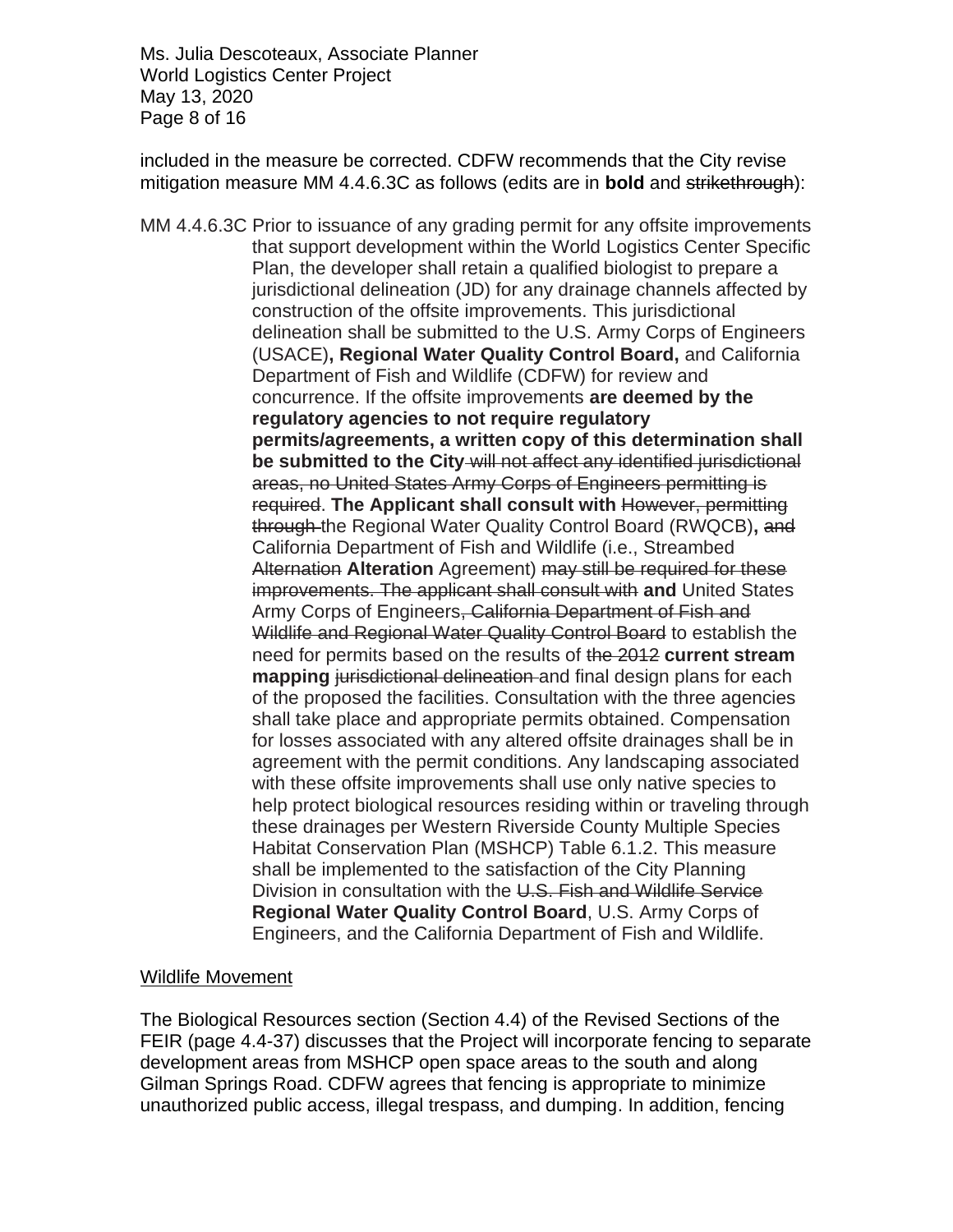Ms. Julia Descoteaux, Associate Planner World Logistics Center Project May 13, 2020 Page 9 of 16

along Gilman Springs Road should be designed to minimize wildlife movement and direct wildlife towards wildlife crossings. CDFW is concerned that because a mitigation measure has not been developed and included in the FEIR the City will be unable to enforce the construction of such fences as the Project is developed. To ensure enforceability, CDFW recommends that the City include a new mitigation measure in the FEIR conditioning the construction of fencing along the Project's southern and eastern boundaries, and wildlife fencing along Gilman Springs Road. CDFW recommends the inclusion of the following new mitigation measure in the FEIR:

**Prior to issuance of any grading permit for Projects constructed immediately west of Gilman Springs Road (Planning Areas 6, 8, 11, 12), or north of the San Jacinto Wildlife Area (Planning Areas 10, 12) the Project Applicant shall provide for review and approval to the California Department of Fish and Wildlife and City design plans for the construction of appropriate fencing along the Project's eastern and/or southern boundary, as appropriate. The City shall also inspect fence construction prior to issuance of occupancy permits, or equivalent.** 

CDFW is concerned about the project's potential to restrict wildlife movement to and from the San Timoteo Badlands (Badlands) and SJWA/Mystic Lake area. As proposed, the Project will border the Badlands along portions of its northern border as well as its nearly 2-mile long eastern border at Gilman Springs Road, creating an obstruction to wildlife movement between the Badlands and open areas to the south (Mystic Lake, Lake Perris, and SJWA). The Project is located between the SJWA and the two existing culverts under State Route 60 (SR-60), and will also be located immediately west of Gilman Springs Road and the existing culverts under this road. Because the Project encompasses logistics centers that will significantly increase traffic volume, CDFW argues that the Project will have substantial effects on existing wildlife movement patterns. Species of concern include mountain lion, bobcat, badger, coyote, deer, longtailed weasel, black-tailed jackrabbit, and desert cottontail. A fair argument can be made that the Project will increase noise, lighting, and traffic which may in turn negatively affect wildlife through direct mortality or alter movement patterns by forcing wildlife to move east or west, away from the Project. CDFW recommends that the Project install appropriate fencing along Gilman Springs Road and SR-60 to reduce wildlife mortality and direct animals to future or existing wildlife crossings.

CDFW recommends that the City condition the Project to require the installation of wildlife fencing along SR-60 and Gilman Springs Road to reduce Projectrelated wildlife mortality. CDFW recommends the inclusion of the following new mitigation measure in the FEIR: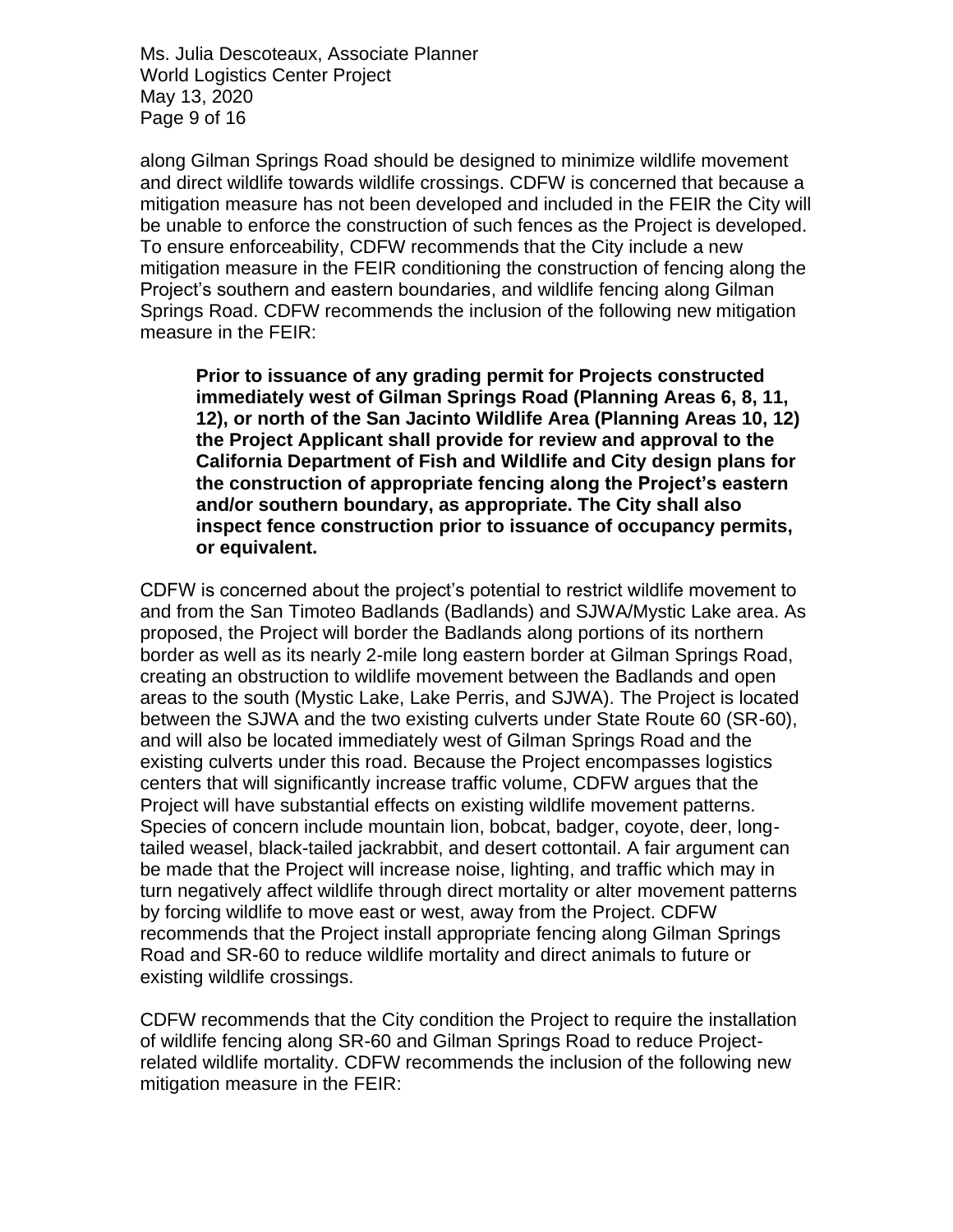Ms. Julia Descoteaux, Associate Planner World Logistics Center Project May 13, 2020 Page 10 of 16

> **Prior to issuance of any grading permit for Projects constructed immediately west of Gilman Springs Road (Planning Areas 6, 8, 11, 12), or south of State Route 60 (Planning Area 6) the Project Applicant shall provide for review and approval to the California Department of Fish and Wildlife and City design plans for the construction of wildlife fencing along State Route 60 and Gilman Springs Road. The City shall inspect wildlife fence construction prior to issuance of occupancy permits, or equivalent.**

Section 4.4 of the Revised Sections of the FEIR (page 4.4-61) discusses that the RCA submitted comments to the City stating that the project would likely cause an increase in truck traffic along Gilman Springs Road which "could significantly affect wildlife movement between Core H and proposed Core 3." To mitigate these impacts the Revised Sections of the FEIR (page 4.4-61) states that it would be appropriate for the Project to contribute (financially) to the "fair share of the improvements to Gilman Springs Road, including provisions for wildlife movement or crossings." CDFW agrees that contribution of funding for improvements to wildlife crossings along Gilman Springs Road would be appropriate, but CDFW is concerned that because a mitigation measure has not been developed and included in the FEIR the City will be unable to enforce the contribution of funds for this purpose. To ensure enforceability, CDFW recommends that the City include a new mitigation measure in the FEIR conditioning the contribution of funds to a mitigation account, to held by CDFWapproved entity, for later use for improvements to wildlife crossings along Gilman Springs Road. CDFW recommends the inclusion of the following new mitigation measure in the FEIR:

**Prior to issuance of any grading permit the Project Applicant shall provide to the City 5% of total Project costs to be deposited into a mitigation account, held by a CDFW-approved entity, for later use for improvements to wildlife crossings along Gilman Springs Road.** 

#### Impacts to the San Jacinto Wildlife Area

CDFW previously provided comments on the Project's proposal to construct buildings within 450 feet of the SJWA (refer to CDFW's April 8, 2013, and June 11, 2015 comment letters). SJWA is an active hunting area, and hunts are regularly conducted along the SJWA's northern boundary. Fish and Game Code Section 3004 prohibits the discharging of firearms within 150 yards (450 feet) of any building without express permission of the owner. Given that the City is proposing the construction of buildings within 450 feet of the northern property boundary of the SJWA, the City's actions will directly constrain the public's use of the SJWA. CDFW reiterates that unless the City increases the buffer distance between the SJWA and constructed elements of the Project to a minimum of 450 feet, the City will have effectively created restraints on hunting with the Wildlife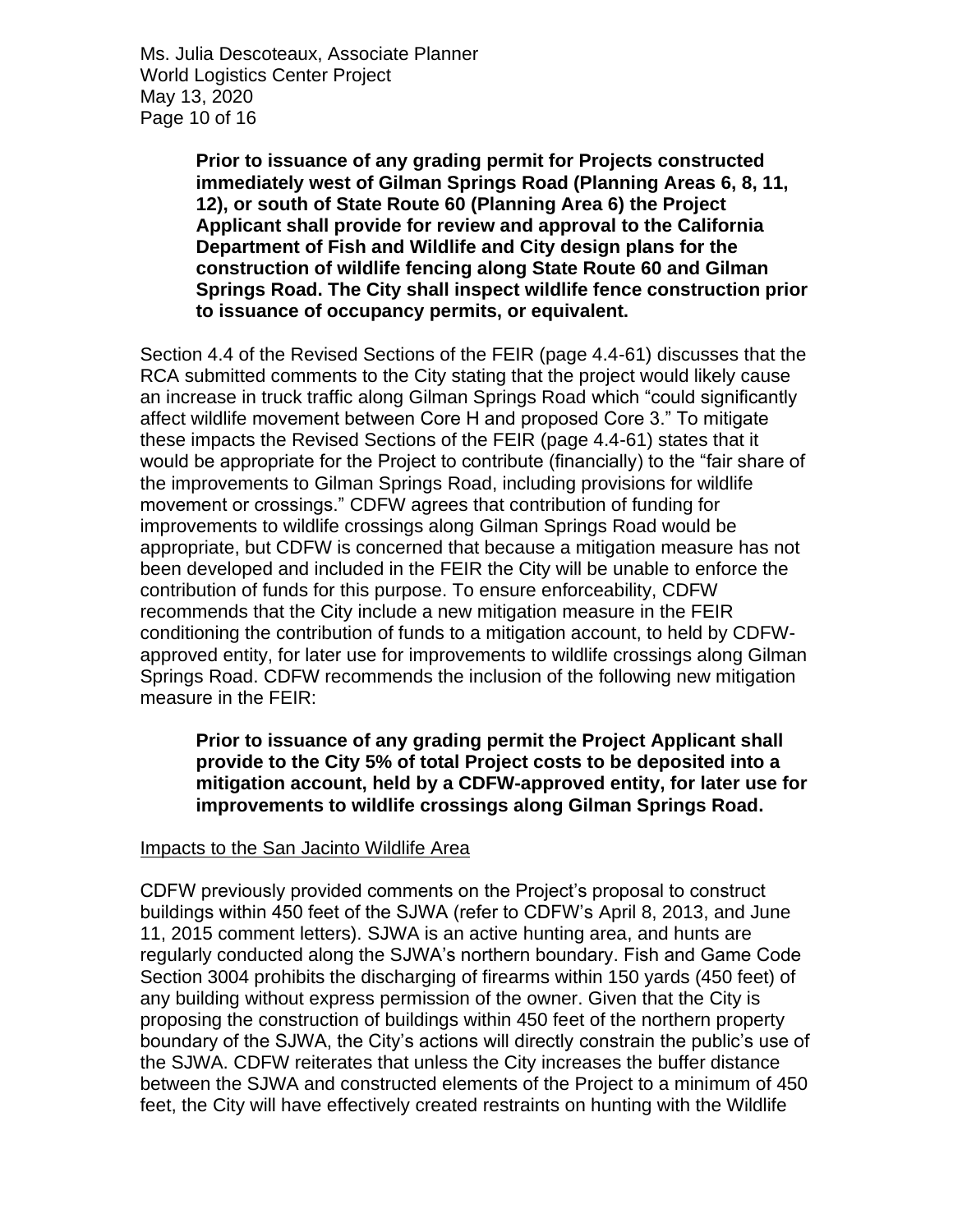Ms. Julia Descoteaux, Associate Planner World Logistics Center Project May 13, 2020 Page 11 of 16

Area. Further unless the environmental document is revised, it continues to be deficient in its analysis of impacts on public access and recreational pursuits within the SJWA.

CDFW strongly recommends that the buffer distance between the northern boundary of the SJWA and the Project be increased to a minimum of 450 feet.

#### Project's Consistency with Adopted HCPs/NCCPs

Projects proposed for construction within the MSHCP and the Stephens' kangaroo rat Habitat Conservation Plan (SKR HCP) are subject to payment of mitigation fees. Pages 4.4-60 and 4.4-61 discuss the required payment of these fees, however the City did not include a mitigation measure to ensure the enforceability of payment of fees. To ensure enforceability, CDFW recommends that the City include a new mitigation measure in the FEIR conditioning the payment of MSHCP and SKR HCP fees, as appropriate, prior to issuance of grading permits. CDFW recommends the inclusion of the following new mitigation measure in the FEIR:

#### **Prior to issuance of any grading permit the Project Applicant shall pay appropriate Western Riverside County Multiple Species Habitat Conservation Plan (MSHCP), and Stephens' kangaroo rat Habitat Conservation Plan mitigation fees.**

#### Resource Management

MM 4.4.6.4F discusses the development of a Biological Resource Management Plan for the proposed 250-foot setback area. The measure discusses that the plan will be reviewed by the City's "Planning Official in consultation with the San Jacinto Wildlife Area Manager." CDFW is unaware that the City contacted CDFW's SJWA manager to verify that CDFW were available and able to contribute to the review of this plan, or whether this workload element could be accommodated based on CDFW's current staffing levels. CDFW appreciates that the City is requesting review of the proposed Biological Resource Management Plan, but we request that review of this document be determined by CDFW.

CDFW recommends that the City revise mitigation measure MM 4.4.6.4F as follows (edits are in **bold** and strikethrough):

4.4.6.4F Prior to approval of any discretionary permits for development within Planning Areas 10 and 12, a Biological Resource Management Plan (BRMP) shall be prepared to prescribe how the 250-foot setback area outlined in Mitigation Measure 4.4.6.1A will be developed and maintained **in perpetuity.** This plan will identify frequent and infrequent vegetation management requirements (i.e.,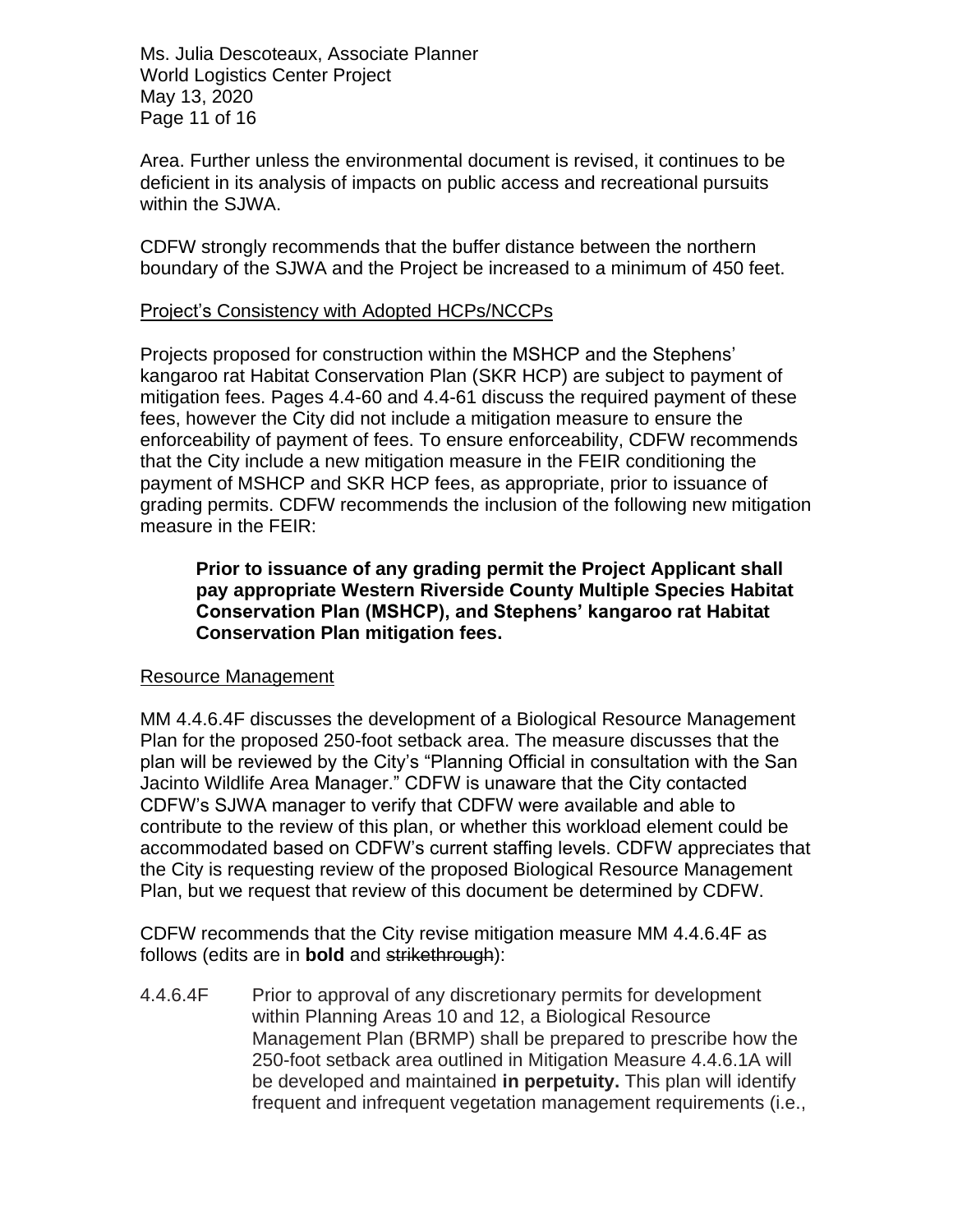Ms. Julia Descoteaux, Associate Planner World Logistics Center Project May 13, 2020 Page 12 of 16

> removal of invasive plants) and the planting and maintaining trees to provide roosting and nesting opportunities for raptors and other birds. **The Biological Resource Management Plan will include an estimate of short-and long-term management costs, a discussion of how funds will be made available in perpetuity, and entities responsible for contribution of funds to support the Biological Resource Management Plan.** The Biological Resource Management Plan will also describe how relocation of listed or sensitive species will occur from other locations as outlined in Mitigation Measures 4.4.6.2A, 4.4.6.4D, and 4.4.6.4E.

> The Biological Resource Management Plan**, including the shortand long-term funding strategy** shall be reviewed and approved by the Planning Official in consultation with **California Department of Fish and Wildlife** San Jacinto Wildlife Area Manager. The Biological Resource Management Plan shall cover all the land within the 250-foot setback zone within Planning Areas 10 and 12. Implementation of the plan shall be supervised by a qualified biologist, to the satisfaction of the City Planning Division.

### Fuel Management

MM 4.4.6.4J discusses the preparation of a Fuel Management Plan for those Planning Areas adjacent to the south and east boundary of the Project and MSHCP lands. The measure identifies that the plan shall demonstrate that adjacent MSHCP lands are adequately protected from expected fire risks. CDFW recommends that MM 4.4.6.4J be revised to also demonstrate that the Fuel Management Plan adequately protect CDFW's SJWA lands. CDFW recommends that the City revise mitigation measure MM 4.4.6.4J as follows (edits are in **bold** and strikethrough):

4.4.6.4J A Fuel Management Plan shall be prepared on a project-by-project basis for those Planning Areas adjacent to the south and east boundary of the World Logistics Center Specific Plan adjacent to Western Riverside County Multiple Species Habitat Conservation Plan Conservation Areas **and/or San Jacinto Wildlife Area (SJWA) lands**. The Fuel Management Plan shall be prepared by the project proponent and submitted for approval to the prior to plot plan approval for those projects on the southern and eastern Western Riverside County Multiple Species Habitat Conservation Plan **and/or SJWA** boundary. Per the Western Riverside County Multiple Species Habitat Conservation Plan guidelines, the Fuel Management Plan shall include the following: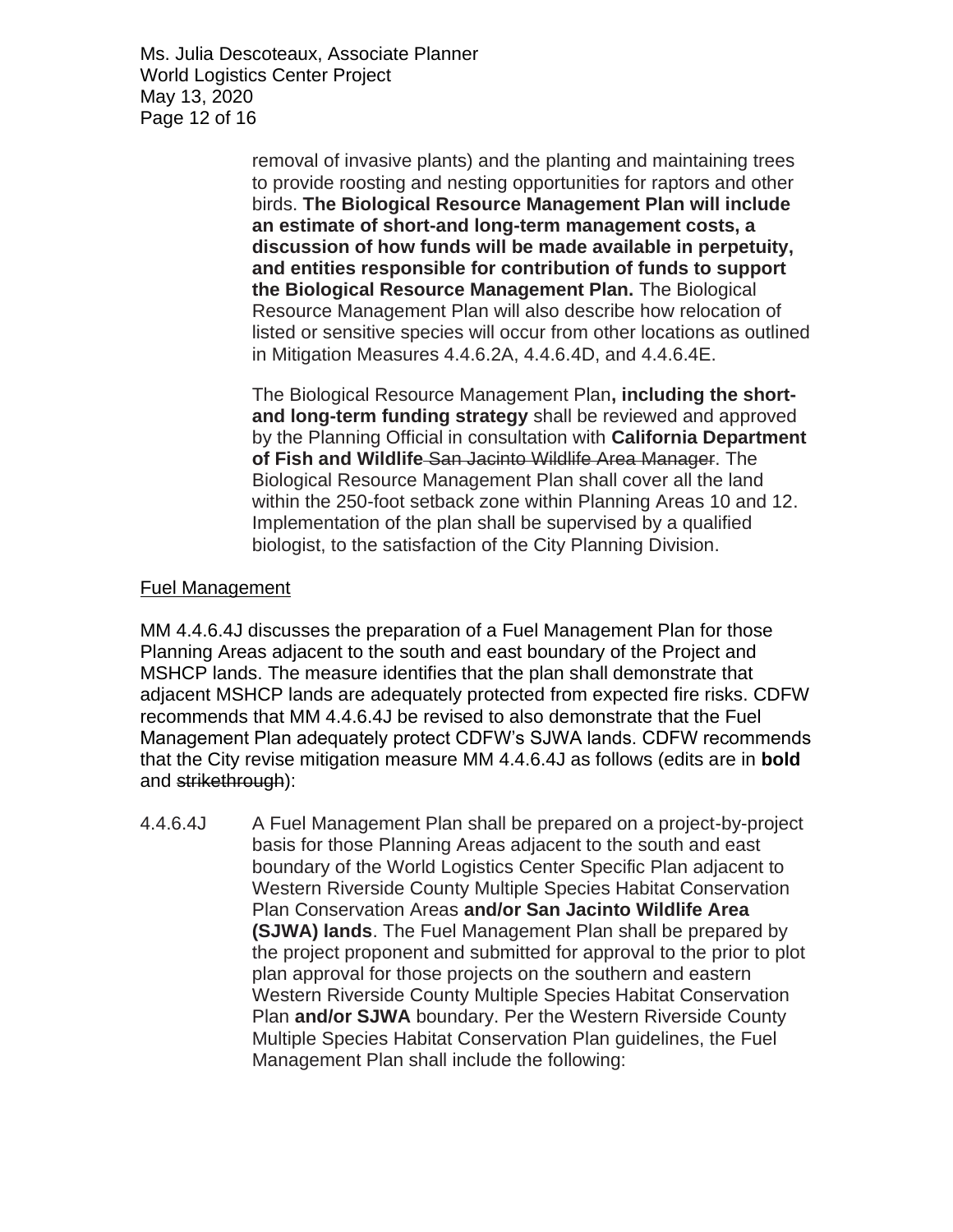Ms. Julia Descoteaux, Associate Planner World Logistics Center Project May 13, 2020 Page 13 of 16

- A plant palette of adequate plant species that may be planted within the Fuel Management Area, which will be approved by a biologist familiar with the plant requirements of the area.
- A list of non-native invasive plants that are prohibited from installation.
- Maintenance activities and a maintenance schedule.

Fuel modification zones shall be mapped and include an impact assessment as required under California Environmental Quality Act guidelines for a project-level analysis. The plan shall demonstrate that the adjacent Western Riverside County Multiple Species Habitat Conservation Plan Areas **and SJWA lands** are adequately protected from expected fire risks.

#### **Minor Errors**

MM4.4.6.2B and 4.4.6.3B include reference to the "Resource Conservation Agency (RCA)." CDFW assumes that the City is referring to the Western Riverside County **Regional Conservation Authority**. CDFW recommends that the City review the aforementioned mitigation measures and correct all references to the Regional Conservation Authority.

### **ENVIRONMENTAL DATA**

CEQA requires that information developed in environmental impact reports and negative declarations be incorporated into a database which may be used to make subsequent or supplemental environmental determinations. (Pub. Resources Code, § 21003, subd. (e).) Accordingly, please report any special status species and natural communities detected during Project surveys to the California Natural Diversity Database (CNDDB). Information can be submitted online or via completion of the CNDDB field survey form at the following link: [https://wildlife.ca.gov/Data/CNDDB/Submitting-Data.](https://wildlife.ca.gov/Data/CNDDB/Submitting-Data) The completed form can be mailed electronically to CNDDB at the following email address: [CNDDB@wildlife.ca.gov.](mailto:cnddb@dfg.ca.gov) The types of information reported to CNDDB can be found at the following link: [https://wildlife.ca.gov/Data/CNDDB/Plants-and-](https://wildlife.ca.gov/Data/CNDDB/Plants-and-Animals)[Animals.](https://wildlife.ca.gov/Data/CNDDB/Plants-and-Animals)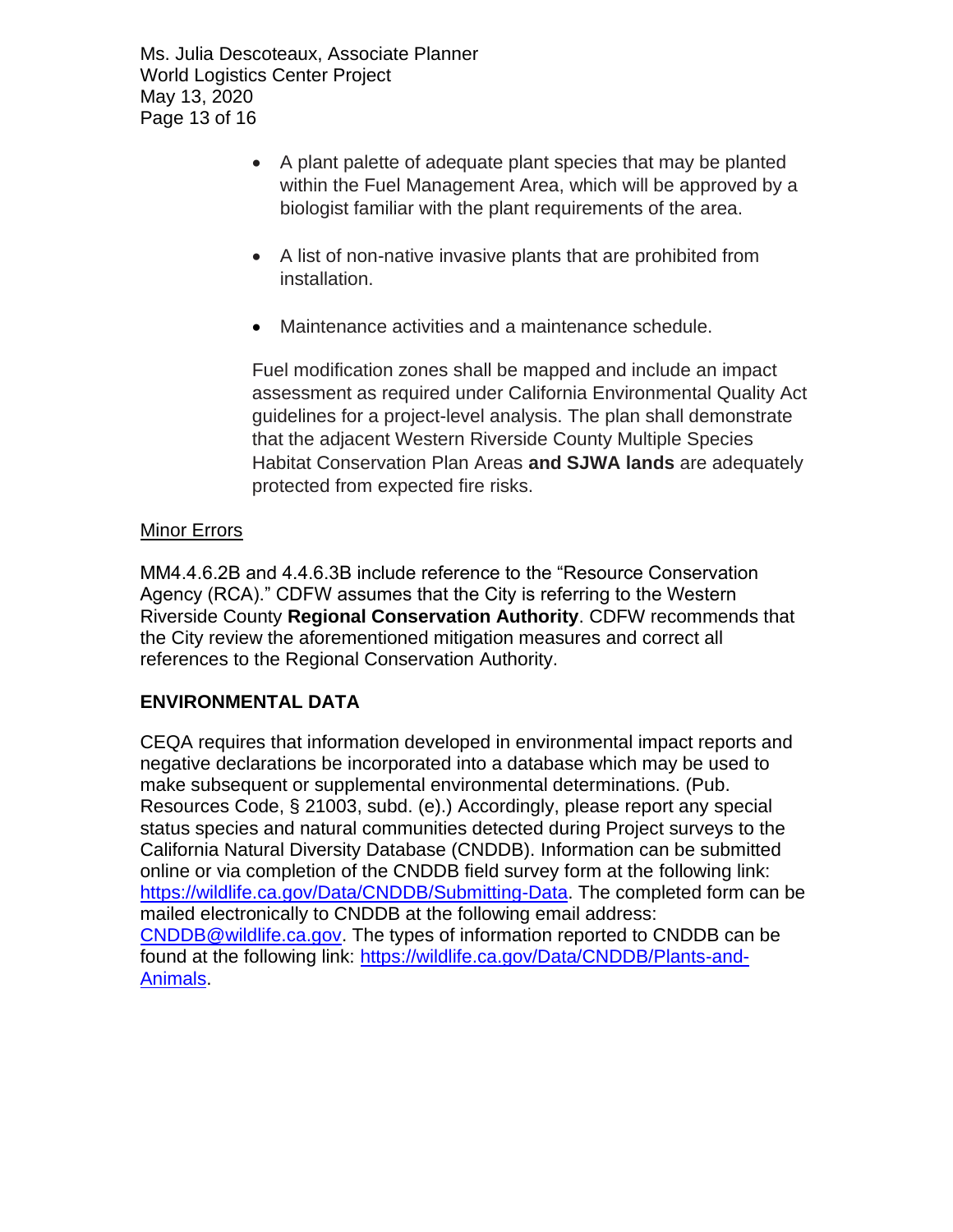Ms. Julia Descoteaux, Associate Planner World Logistics Center Project May 13, 2020 Page 14 of 16

### **FILING FEES**

The Project, as proposed, would have an impact on fish and/or wildlife, and assessment of filing fees is necessary. Fees are payable upon filing of the Notice of Determination by the Lead Agency and serve to help defray the cost of environmental review by CDFW. Payment of the fee is required in order for the underlying project approval to be operative, vested, and final. (Cal. Code Regs, tit. 14, § 753.5; Fish & G. Code, § 711.4; Pub. Resources Code, § 21089.).

### **CDFW CONCLUSIONS AND FURTHER COORDINATION**

CDFW appreciates the opportunity to comment on the RFEIR for the City of Moreno Valley's World Logistics Center Project (SCH No. 2012021045) and recommends that the City address the CDFW's comments and concerns prior to adoption of the RFEIR. Pursuant to CEQA Guidelines section 15097(f) CDFW has prepared a draft mitigation monitoring and reporting program (MMRP) for the new mitigation measures identified in this letter. The draft MMRP is enclosed at the end of this letter.

If you should have any questions pertaining to the comments provided in this letter, and to schedule a meeting, please contact Joanna Gibson at (909) 987- 7449 or at [Joanna.Gibson@wildlife.ca.gov.](mailto:Joanna.Gibson@wildlife.ca.gov)

Sincerely,

-DocuSigned by: Scott Wilson

—<br>8091B1A9242F49C... Scott Wilson Environmental Program Manager

ec: California Department of Fish and Wildlife HCPB CEQA Coordinator

Office of Planning and Research, State Clearinghouse [State.clearinghouse@opr.ca.gov](mailto:State.clearinghouse@opr.ca.gov)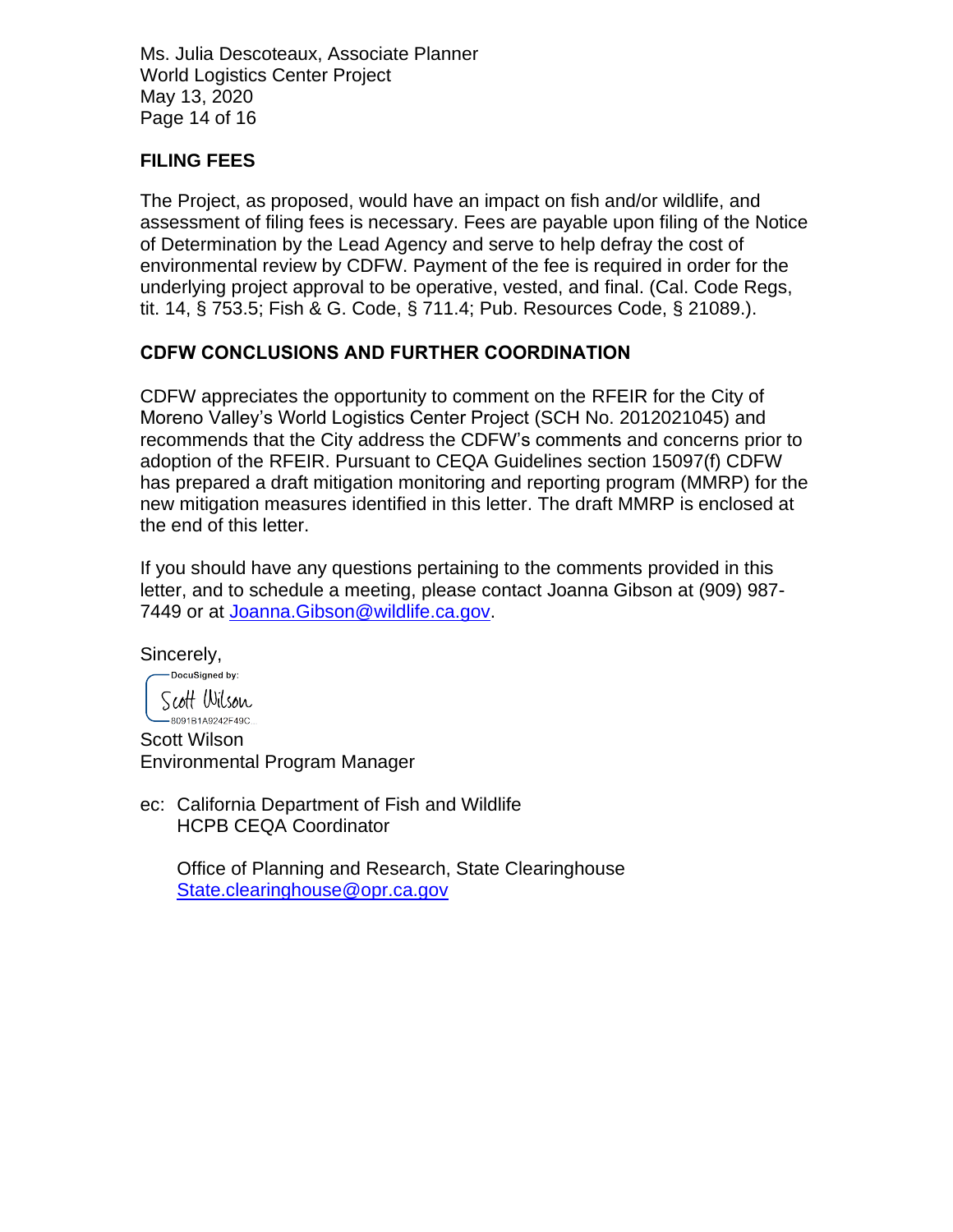Ms. Julia Descoteaux, Associate Planner World Logistics Center Project May 13, 2020 Page 15 of 16

### **Mitigation Monitoring and Reporting Program for the City of Moreno Valley's World Logistics Center Project**

| <b>Mitigation Measure</b>                                                                                                                                                                                                                                                                                                                                                                                                                                                                                                                                                                                                | <b>Timing</b>                                                                             | <b>Responsible</b><br><b>Parties</b> |
|--------------------------------------------------------------------------------------------------------------------------------------------------------------------------------------------------------------------------------------------------------------------------------------------------------------------------------------------------------------------------------------------------------------------------------------------------------------------------------------------------------------------------------------------------------------------------------------------------------------------------|-------------------------------------------------------------------------------------------|--------------------------------------|
| Prior to issuance of any grading permit<br>for Projects constructed immediately<br>west of Gilman Springs Road (Planning<br>Areas $6, 8, 11, 12$ , or north of the San<br>Jacinto Wildlife Area (Planning Areas<br>10, 12) the Project Applicant shall<br>provide for review and approval to the<br>California Department of Fish and<br>Wildlife and to the City design plans for<br>the construction of appropriate fencing<br>along the Project's eastern and/or<br>southern boundary, as appropriate. The<br>City shall also inspect fence<br>construction prior to issuance of<br>occupancy permits, or equivalent. | Prior to issuance of<br>grading permit, and<br>prior to issuance of<br>occupancy permits. | City of Moreno<br>Valley             |
| Prior to issuance of any grading permit<br>for Projects constructed immediately<br>west of Gilman Springs Road (Planning<br>Areas 6, 8, 11, 12), or south of State<br>Route 60 (Planning Area 6) the Project<br>Applicant shall provide for review and<br>approval to the California Department of<br>Fish and Wildlife and City design plans<br>for the construction of wildlife fencing<br>along State Route 60 and Gilman<br>Springs Road. The City shall inspect<br>wildlife fence construction prior to<br>issuance of occupancy permits, or<br>equivalent.                                                         | Prior to issuance of<br>grading permit, and<br>prior to issuance of<br>occupancy permits. | City of Moreno<br>Valley             |
| Prior to issuance of any grading permit<br>the Project Applicant shall provide to<br>the City 5% of total Project costs to be<br>deposited into a mitigation account,<br>held by a CDFW-approved entity, for<br>later use for improvements to wildlife<br>crossings along Gilman Springs Road.                                                                                                                                                                                                                                                                                                                           | Prior to issuance of<br>grading permit.                                                   | City of Moreno<br>Valley             |